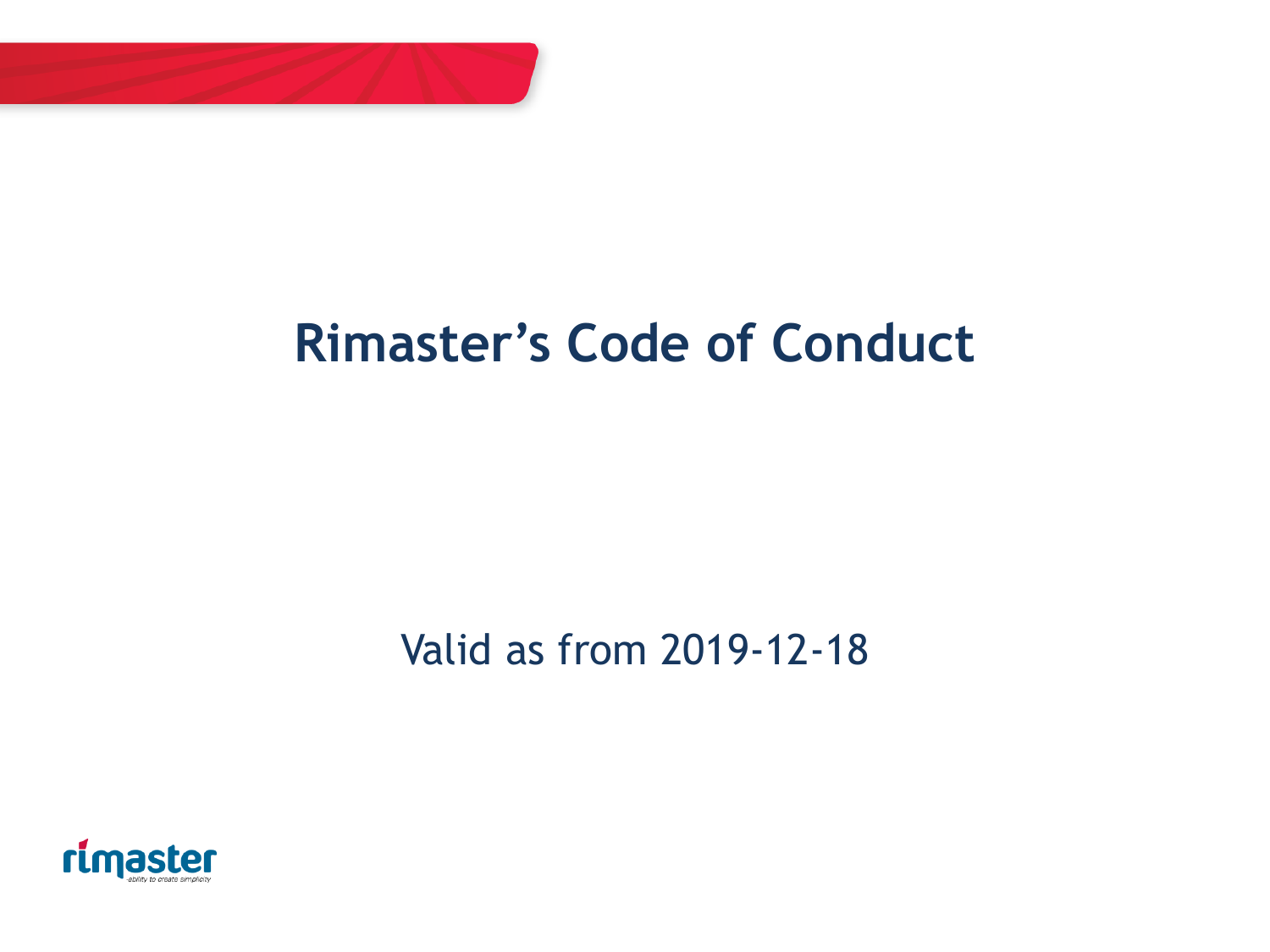When we perform our duties and when we represent Rimaster, it is vital that each and every one of us acts in an economically, socially and ethically responsible way. This is the only way to ensure a positive and sustainable financial and social development and it is the only way to ensure long term trust among customers, suppliers and the society around us.

Our Code of Conduct is based on the UN Global Compact's ten principles in the areas of human rights, labour, the environment and anti-corruption. A fundamental minimum requirement is that we comply with the laws and regulations of each country in which we operate.

| Human rights       | Rimaster support, respects and follows all laws of human rights in the countries where we are<br>operating.                                                                                                                                                             |
|--------------------|-------------------------------------------------------------------------------------------------------------------------------------------------------------------------------------------------------------------------------------------------------------------------|
| Labour             | As local or relevant laws allows, all employees are free to form, join or not to join unions and<br>have the right to collective bargaining.                                                                                                                            |
|                    | No form of forced or compulsory labour is tolerated by Rimaster and all employees have the<br>right to leave their employment according to contracts or local laws.                                                                                                     |
|                    | Rimaster is not involved in any form of child labour or other forms of exploitations of children.<br>No one is employed below the completion of compulsory school or under the age of 15. No one<br>under the age of 18 is employed for hazardous work within Rimaster. |
|                    | Discrimination is not tolerated at Rimaster, nor is harassment such as physical, psychological<br>abuse or intimidation in any form.                                                                                                                                    |
| <b>Environment</b> | Rimaster has a precautionary approach towards environmental challenges which means that we<br>favour environmentally friendly alternatives when available.                                                                                                              |
|                    | Also, innovative developments in products and services that offer environmental and social<br>benefits are given priority within Rimaster.                                                                                                                              |
| Anti-corruption    | Rimaster's reputation of honesty, integrity and responsibility must be upheld and any<br>involvement in bribery, extortion or corruption is not tolerated in any form.                                                                                                  |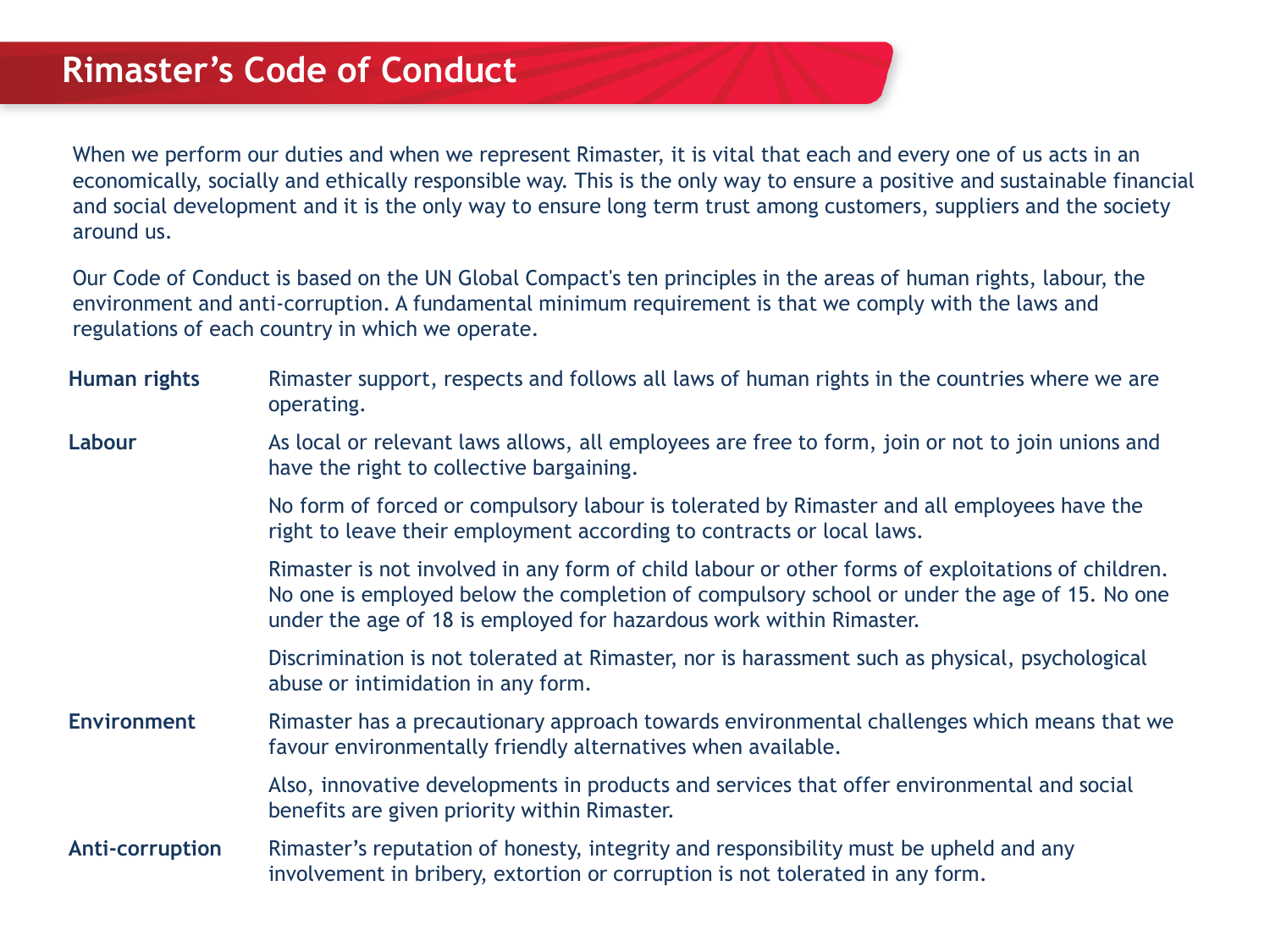## **Uppförandekod**

När vi utför vårt arbete och när vi representerar Rimaster, är det viktigt att var och en av oss agerar på ett ekonomiskt, socialt och etiskt ansvarsfullt sätt. Det är det enda sättet för att säkerställa en positiv och hållbar ekonomi och social utveckling och det är det enda sättet att säkerställa en långsiktig förtroende bland kunder, leverantörer och i samhället omkring oss.

Vår uppförandekod grundar sig på FNs Global Compacts tio principer inom områdena mänskliga rättigheter, arbetsrätt, miljö och antikorruption. Ett grundläggande minimikrav är att vi följer lagar och regler i varje land där vi är verksamma.

- **Mänskliga rättigheter:** Rimaster stödjer, respekterar och följer alla lagar om mänskliga rättigheter i de länder där vi är verksamma.
- **Arbetsrätt:** Som lokala eller andra tillämpliga lagar tillåter är alla anställda är fria att bilda, gå med eller inte gå med i facket och med rätt att förhandla kollektivt.

Ingen form av tvångsarbete tolereras av Rimaster och alla anställda har rätt att lämna sin anställning enligt avtal eller lokala lagar.

Rimaster accepterar inte någon form av barnarbete eller någon annan form av exploatering av barn. Ingen person anställs innan slutförd grundskola eller under 15 år. Ingen yngre än 18 år får utföra riskfyllt arbete inom Rimaster.

Diskriminering tolereras inte på Rimaster, inte heller trakasserier såsom fysisk eller psykisk misshandel eller hot i någon form.

**Miljö:** Rimaster tillämpar försiktighetsprincipen vid miljöutmaningar vilket innebär att vi gynnar miljövänliga alternativ när sådana finns.

Vidare prioriteras innovativ utveckling av produkter och tjänster då de medför miljömässiga och sociala fördelar.

**Antikorruption:** Rimasters rykte beträffande ärlighet, integritet och ansvarstagande måste upprätthållas varför inblandning i mutor, utpressning eller korruption inte tolereras i någon form.

## **Code of Conduct**

When we perform our duties and when we represent Rimaster, it is vital that each and every one of us acts in an economically, socially and ethically responsible way. This is the only way to ensure a positive and sustainable financial and social development and it is the only way to ensure long term trust among customers, suppliers and the society around us.

Our Code of Conduct is based on the UN Global Compact's ten principles in the areas of human rights, labour, the environment and anti-corruption. A fundamental minimum requirement is that we comply with the laws and regulations of each country in which we operate.

**Human rights:** Rimaster support, respects and follows all laws of human rights in the countries where we are operating.

**Labour:** As local or relevant laws allows, all employees are free to form, join or not to join unions and have the right to collective bargaining.

No form of forced or compulsory labour is tolerated by Rimaster and all employees have the right to leave their employment according to contracts or local laws.

Rimaster is not involved in any form of child labour or other forms of exploitations of children. No one is employed below the completion of compulsory school or under the age of 15. No one under the age of 18 is employed for hazardous work within Rimaster.

Discrimination is not tolerated at Rimaster, nor is harassment such as physical, psychological abuse or intimidation in any form.

**Environment:** Rimaster has a precautionary approach towards environmental challenges which means that we favour environmentally friendly alternatives when available.

Also, innovative developments in products and services that offer environmental and social benefits are given priority within Rimaster.

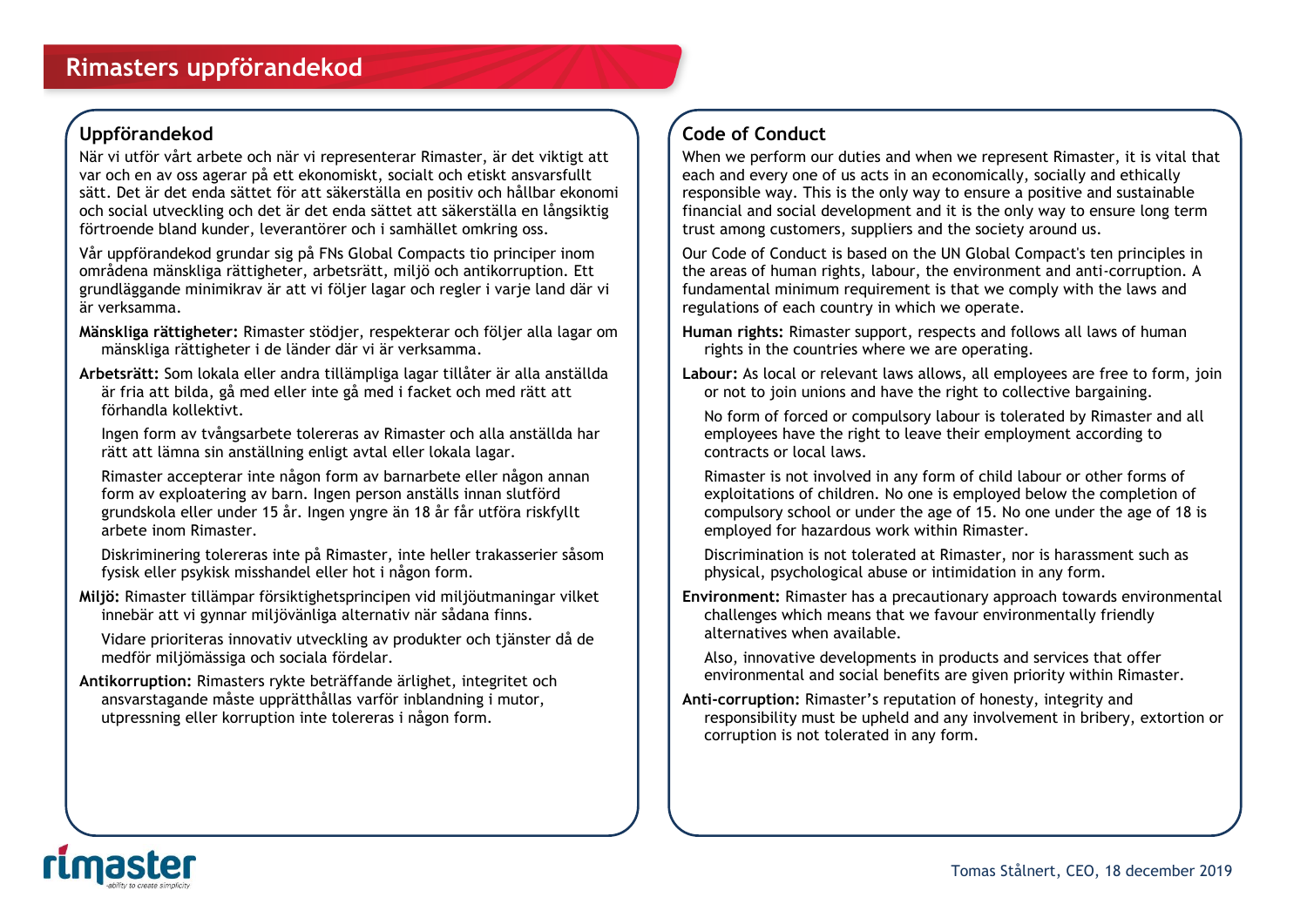## **Kodeks postępowania**

Kiedy wykonujemy nasze obowiązki oraz gdy reprezentujemy firmę Rimaster, ważne jest aby każdy z nas działał w ekonomiczny, społeczny i etyczny sposób. To jest jedyna droga aby zapewnić pozytywny, zrównoważony finansowy i społeczny rozwój oraz jest to konieczne w celu zapewnienia długoterminowej współpracy opartej na zaufaniu z klientami, dostawcami oraz z otaczającą społecznością.

Nasz kodeks postępowania oparty jest na dziesięciu kompaktowych międzynarodowych zasadach w zakresie praw człowieka, standardów pracy, ochrony środowiska i przeciwdziałania korupcji. Podstawowym wymaganym minimum jest przestrzeganie prawa i regulacji każdego z krajów, w którym działamy.

- **Prawa człowieka:** Rimaster wspiera, respektuje i postępuje zgodnie ze wszystkimi przepisami dotyczącymi praw człowieka w miejscach, w których działamy.
- **Praca:** jak stanowią przepisy lokalne, każdy pracownik ma swobodę w tworzeniu, przyłączaniu się lub nie przyłączaniu się do związków zawodowych oraz ma prawa do rokowań zbiorowych.

Żadna forma pracy przymusowej nie jest tolerowana przez firmę Rimaster oraz wszyscy pracownicy mają prawo do rozwiązania umowy zgodnie z warunkami w niej zawartych lub lokalnymi przepisami.

Rimaster nie jest zaangażowany w zatrudnianie nieletnich lub w inne formy ich wyzysku. Nikt nie jest zatrudniany poniżej zakończenia obowiązku szkolnego lub poniżej 15 roku życia. Nikt poniżej 18 roku życia nie jest zatrudniany do wykonywania niebezpiecznych czynności w firmie Rimaster.

Dyskryminacja, ani żadne nękanie fizyczne, psychiczne, nadużycia lub zastraszanie nie jest tolerowane w firmie Rimaster w żadnej formie.

**Środowisko:** Rimaster ma ostrożne podejście do wyzwań ekologicznych co oznacza, że faworyzujemy przyjazne środowisku alternatywy kiedy jest to tylko możliwe.

Ponadto traktujemy priorytetowo rozwój produktów, usług oferujących środowiskowe i społeczne korzyści.

**Przeciwdziałanie korupcji:** Reputacja firmy Rimaster jest oparta na uczciwości i rzetelności. Odpowiedzialność musi zostać wyciągnięta od działań zaangażowanych w przekupstwo, wymuszenia i korupcję, których nie tolerujemy w żadnej formie.

## **Code of Conduct**

When we perform our duties and when we represent Rimaster, it is vital that each and every one of us acts in an economically, socially and ethically responsible way. This is the only way to ensure a positive and sustainable financial and social development and it is the only way to ensure long term trust among customers, suppliers and the society around us.

Our Code of Conduct is based on the UN Global Compact's ten principles in the areas of human rights, labour, the environment and anti-corruption. A fundamental minimum requirement is that we comply with the laws and regulations of each country in which we operate.

**Human rights:** Rimaster support, respects and follows all laws of human rights in the countries where we are operating.

**Labour:** As local or relevant laws allows, all employees are free to form, join or not to join unions and have the right to collective bargaining.

No form of forced or compulsory labour is tolerated by Rimaster and all employees have the right to leave their employment according to contracts or local laws.

Rimaster is not involved in any form of child labour or other forms of exploitations of children. No one is employed below the completion of compulsory school or under the age of 15. No one under the age of 18 is employed for hazardous work within Rimaster.

Discrimination is not tolerated at Rimaster, nor is harassment such as physical, psychological abuse or intimidation in any form.

**Environment:** Rimaster has a precautionary approach towards environmental challenges which means that we favour environmentally friendly alternatives when available.

Also, innovative developments in products and services that offer environmental and social benefits are given priority within Rimaster.

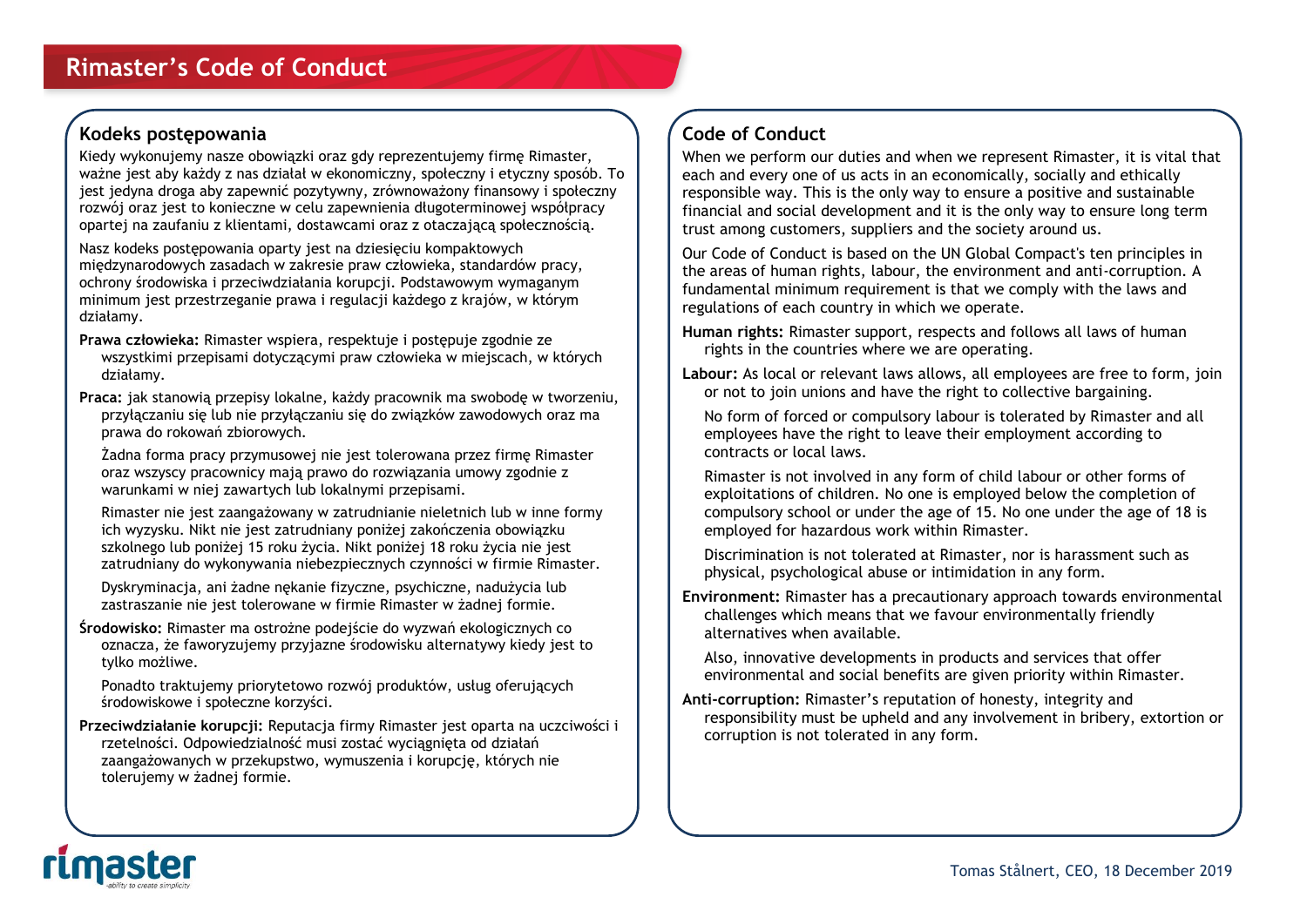## **行为准则**

当我们履行职责,当我们代表瑞马斯特时,至关重要的是,我们每个人按照经 济、社会和道德责任的方式进行。这是为确保一个积极的和可持续的经济和社会 发展的唯一途径,是确保维持与客户、供应商和我们周围社会长期信任的唯一途 径。

我们的行为准则是根据联合国全球契约在人权、劳工、环境和反腐败方面的十项 原则。一个基本的最低要求是我们遵守有业务运营的各国的法律法规。

**人权:**瑞马斯特支持、尊重并遵守我们有业务运营的所有国家的人权法律法规。

**劳工:**由本地或相关法律允许,所有员工可自由形成、加入或者不加入工会并拥 有集体谈判权。

任何形式的强迫或强制劳动是瑞马斯特不能容忍的,所有员工有权根据劳动 合同或者当地法律结束他们的雇佣。

瑞马斯特不以任何形式雇佣童工或参与其他任何形式的儿童剥削。不雇佣任 何未完成义务教育或者年龄不满 15 周岁的人员。不雇佣不满 18 周岁的人员 从事危险工作。歧视是瑞马斯特不能容忍的,任何形式的骚扰,无论身体的 或者任何形式的心理虐待和恐吓也不能容忍。

**环境:**瑞马斯特对环境挑战有可预防倾向,即我们倾向于环保性的选择。

此外,瑞马斯特在产品和服务的创新发展中能对环境和社会产生有益作用的 将会被优先考虑。

**反腐败:**瑞马斯特诚实、正直和负责的声誉必须坚持,而任何形式的的贿赂、勒 索或者贪污腐败都是不能容忍的。

## **Code of Conduct**

When we perform our duties and when we represent Rimaster, it is vital that each and every one of us acts in an economically, socially and ethically responsible way. This is the only way to ensure a positive and sustainable financial and social development and it is the only way to ensure long term trust among customers, suppliers and the society around us.

Our Code of Conduct is based on the UN Global Compact's ten principles in the areas of human rights, labour, the environment and anti-corruption. A fundamental minimum requirement is that we comply with the laws and regulations of each country in which we operate.

- **Human rights:** Rimaster support, respects and follows all laws of human rights in the countries where we are operating.
- **Labour:** As local or relevant laws allows, all employees are free to form, join or not to join unions and have the right to collective bargaining.

No form of forced or compulsory labour is tolerated by Rimaster and all employees have the right to leave their employment according to contracts or local laws.

Rimaster is not involved in any form of child labour or other forms of exploitations of children. No one is employed below the completion of compulsory school or under the age of 15. No one under the age of 18 is employed for hazardous work within Rimaster.

Discrimination is not tolerated at Rimaster, nor is harassment such as physical, psychological abuse or intimidation in any form.

**Environment:** Rimaster has a precautionary approach towards environmental challenges which means that we favour environmentally friendly alternatives when available.

Also, innovative developments in products and services that offer environmental and social benefits are given priority within Rimaster.